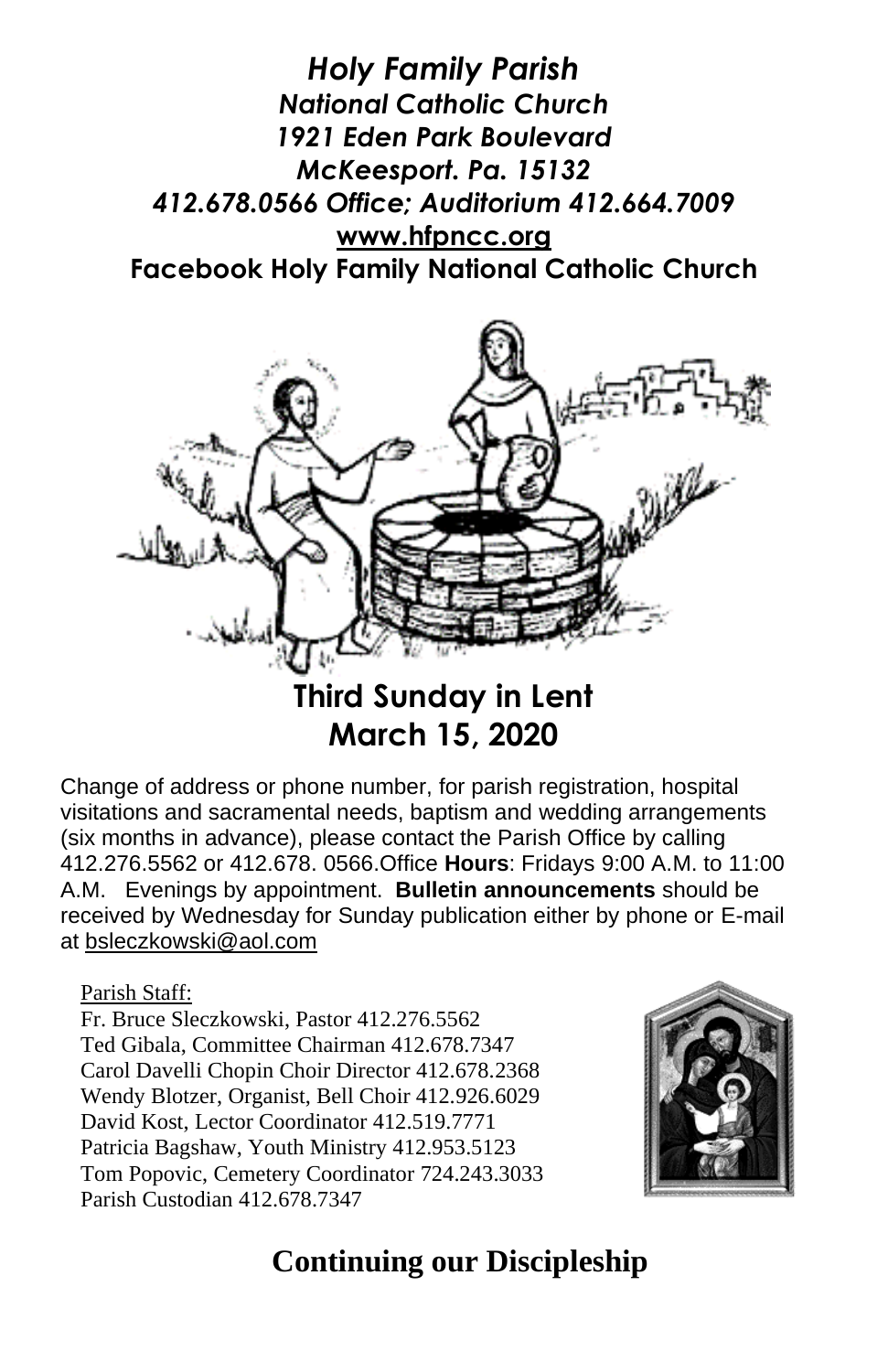#### **3 rd SUNDAY IN LENT MASS LITURGY**

| <b>OPENING HYMN</b>                                               | <b>Bulletin</b>            |  |
|-------------------------------------------------------------------|----------------------------|--|
| PENITENTIAL RITE                                                  | Page 66                    |  |
| <b>ENTRANCE HYMN</b>                                              | Psalm 42: 2-3; Psalm 63: 2 |  |
| C: As the deer longs for streams of water, so my soul longs for   |                            |  |
| You, O God. My being thirst for God, the living God. When         |                            |  |
| can I go and see the face of God?                                 |                            |  |
| R: O God, You are my God-for You I long! For You my body          |                            |  |
| yearns; for You my soul thirsts like a land parched, lifeless and |                            |  |
| without water.                                                    |                            |  |
| C: Glory be to the Father and to the Son and to the Holy Spirit.  |                            |  |
| R: As it was in the beginning, is now, and ever shall be, world   |                            |  |
| without end. Amen.                                                |                            |  |
| <b>KYRIE</b>                                                      | Page 67                    |  |
| <b>OPENING PRAYER</b>                                             |                            |  |
| <b>LITURGY OF THE WORD</b>                                        |                            |  |
| <b>First Reading</b>                                              | Exodus 17: 3-7             |  |
| <b>Responsorial Psalm</b>                                         | Psalm 95                   |  |
| R: If you hear His voice, harden not your hearts.                 |                            |  |
| <b>Second Reading</b>                                             | Romans 5: 1-2, 5-8         |  |
| Lenten Acclamations.                                              | John 4:42                  |  |
| L: Glory and praise to You, Lord Jesus Christ.                    |                            |  |
| R: Lord, You are truly the Savior of the world; give me living    |                            |  |
| water, that I may never thirst again.                             |                            |  |
| R: Glory and praise to You, Lord Jesus Christ.                    |                            |  |
| Gospel                                                            | John 4: 5-42               |  |
| <b>SACRAMENT OF THE WORD</b>                                      |                            |  |
| <b>LITURGY OF THE FAITHFUL</b>                                    |                            |  |
| <b>NICENE CREED</b>                                               | Page 71                    |  |
| <b>GENERAL INTERCESSION</b>                                       |                            |  |
| R: Lord, Hear our Prayer                                          |                            |  |
| <b>OFFERTORY</b>                                                  | Page 73                    |  |
| THE GREAT THANKSGIVING                                            |                            |  |
| EUCHARISTIC PRAYER 4                                              | Page 88                    |  |
| <b>SIGN OF PEACE</b>                                              |                            |  |
| <b>COMMUNION</b>                                                  | Page 98                    |  |
| POST COMMUNION PRAYER                                             |                            |  |
| <b>CONCLUDING RITE</b>                                            |                            |  |
| <b>DISMISSAL BLESSING</b>                                         | Page 100                   |  |
| <b>CLOSING HYMN</b>                                               | <b>Bulletin</b>            |  |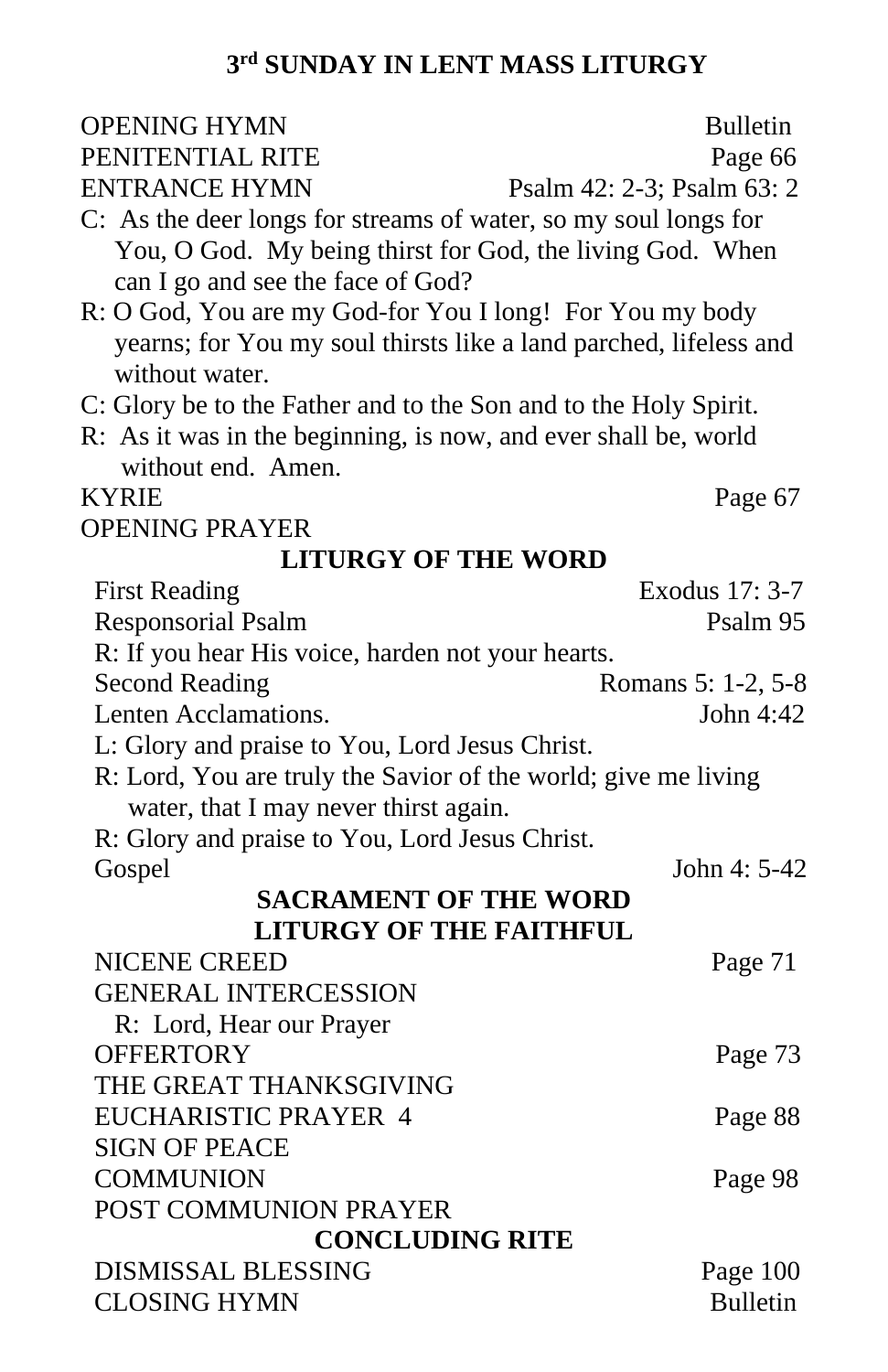#### **Opening Hymn: "People My People"**

PNCC Hymnal # 94, verses 1, 2 & 15

People my people, how have I betrayed you? How have I grieved you, how could I have failed you? For I have saved you from the might of Pharaoh, But now you lead me to the cross to suffer.

People my people, how have I betrayed you? How have I grieved you, how could I have failed you? For I have raised you over ev'ry nation. Now you would have me bear shame and crucifixion.

We are Your people Lord, shamed into confessing. Lord, we have wronged You so; we have scorned Your blessing. Not turn us back to You. Lift our desolation. Comfort Your aching heart, end our separation.



**Closing Hymn: "Lord Forgive"** English Hymnal Vol.  $1 \# 12$  verses  $1, 2, \& 4$ 

Refrain: Lord forgive us when we fail Thee, Lord forgive when we betray Thee, Lord forgive.

On the cross for the sins of man, our Lord was crucified. On the cross, 'mid great pain and suffering He bled and died: R

From the cross, filled with mercy, our dear Lord looked down on us.

From the cross, torn with sorrow, yet He would forgive us. R:

To the cross, all our love and hope we trust on Calvary. To the cross, we would give our life, our hearts, our all to Thee. R: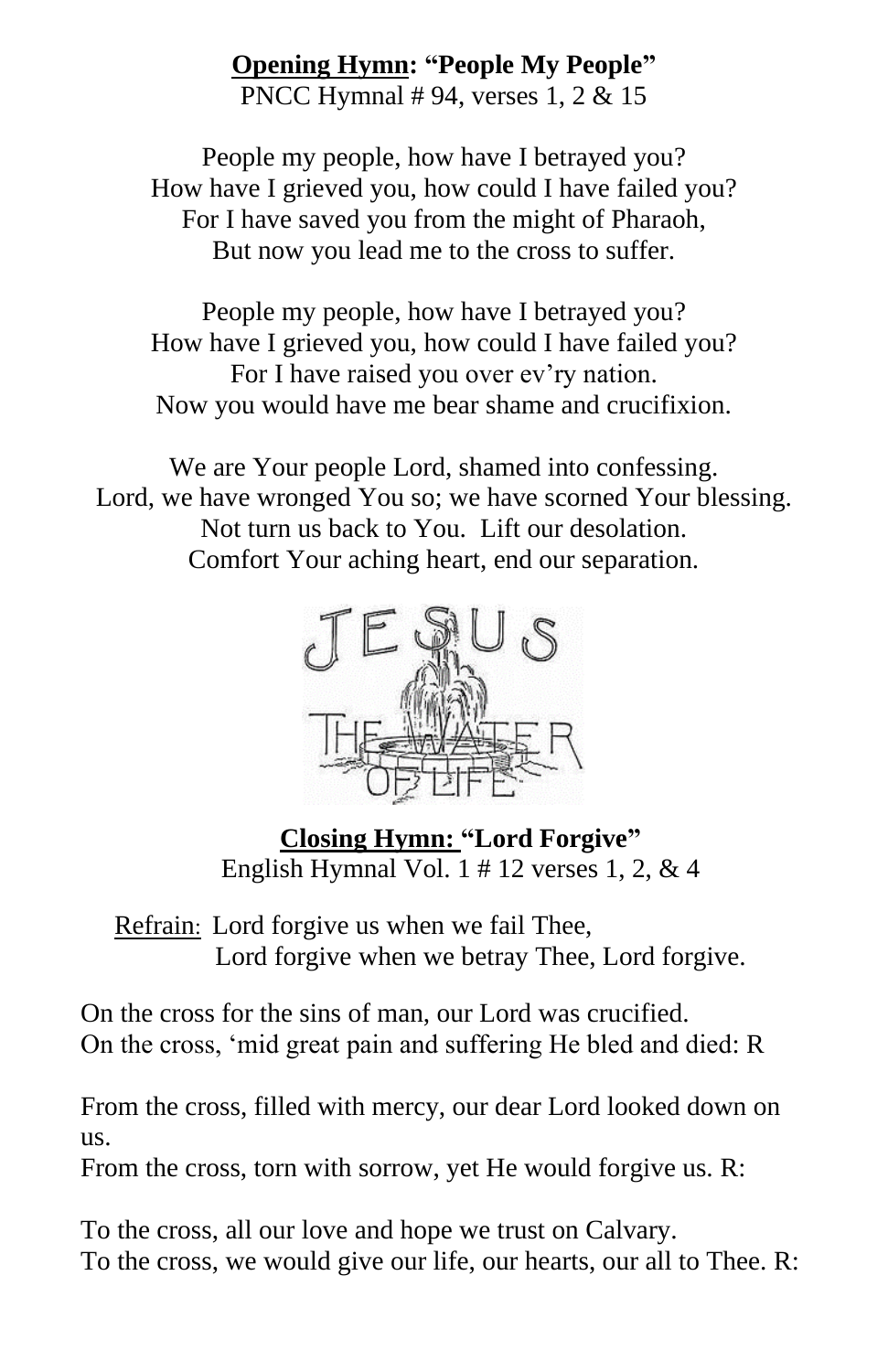# **This Week**

| <b>Sunday, March 15, 2020</b>                         | Lent 3               |
|-------------------------------------------------------|----------------------|
| <b>Holy Mass</b>                                      | 9:00 A.M.            |
| +Josephine Kijowski Int. Art & DeeDee Eagan +Deceased |                      |
| members of the Fornal, Staniek & Como families Int.   |                      |
| Steffania Piekielek                                   |                      |
| <b>SOCL</b>                                           | $10:15$ A.M.         |
| <b>Fellowship Hour</b>                                | 10:15 A.M.           |
| <b>Holy Mass</b>                                      | 11:00 A.M.           |
| Easter Egg Decorating after 9 AM & 11 AM Masses       |                      |
| <b>Wednesday, March 18, 2020</b>                      |                      |
| <b>Bible Study</b>                                    | 5:45 P.M.            |
| <b>Bitter Lamentations Part 1</b>                     | 7:00 P.M.            |
| <b>Chopin Choir Rehearsal</b>                         | 7:30 P.M.            |
| Thursday, March 19, 2020                              |                      |
| <b>Annunciation Bell Choir Rehearsal</b>              | 6:30 P.M.            |
| <b>Parish Council Meeting</b>                         | 7:30 P.M.            |
| Friday, March 20, 2020                                |                      |
| <b>Stations of the Cross</b>                          | 7:00 P.M.            |
| <b>YMSR Men</b>                                       |                      |
| Saturday, March 21, 2020                              |                      |
| Vender/Craft Fair                                     | 9:00 A.M.-3: 00 P.M. |
| <b>Sunday, March 22, 2020</b>                         | Lent 4               |
| <b>Holy Mass</b>                                      | 9:00 A.M.            |
| +Agnes Zajdel Int. Ted & Jan Gibala; + Joseph & Jane  |                      |
| <b>Parknavy Int. Janet Ghetian</b>                    |                      |
| <b>SOCL</b>                                           | $10:15$ A.M.         |
| <b>Fellowship Hour</b>                                | 10:15 A.M.           |
| <b>Holy Mass</b>                                      | 11:00 A.M.           |
|                                                       |                      |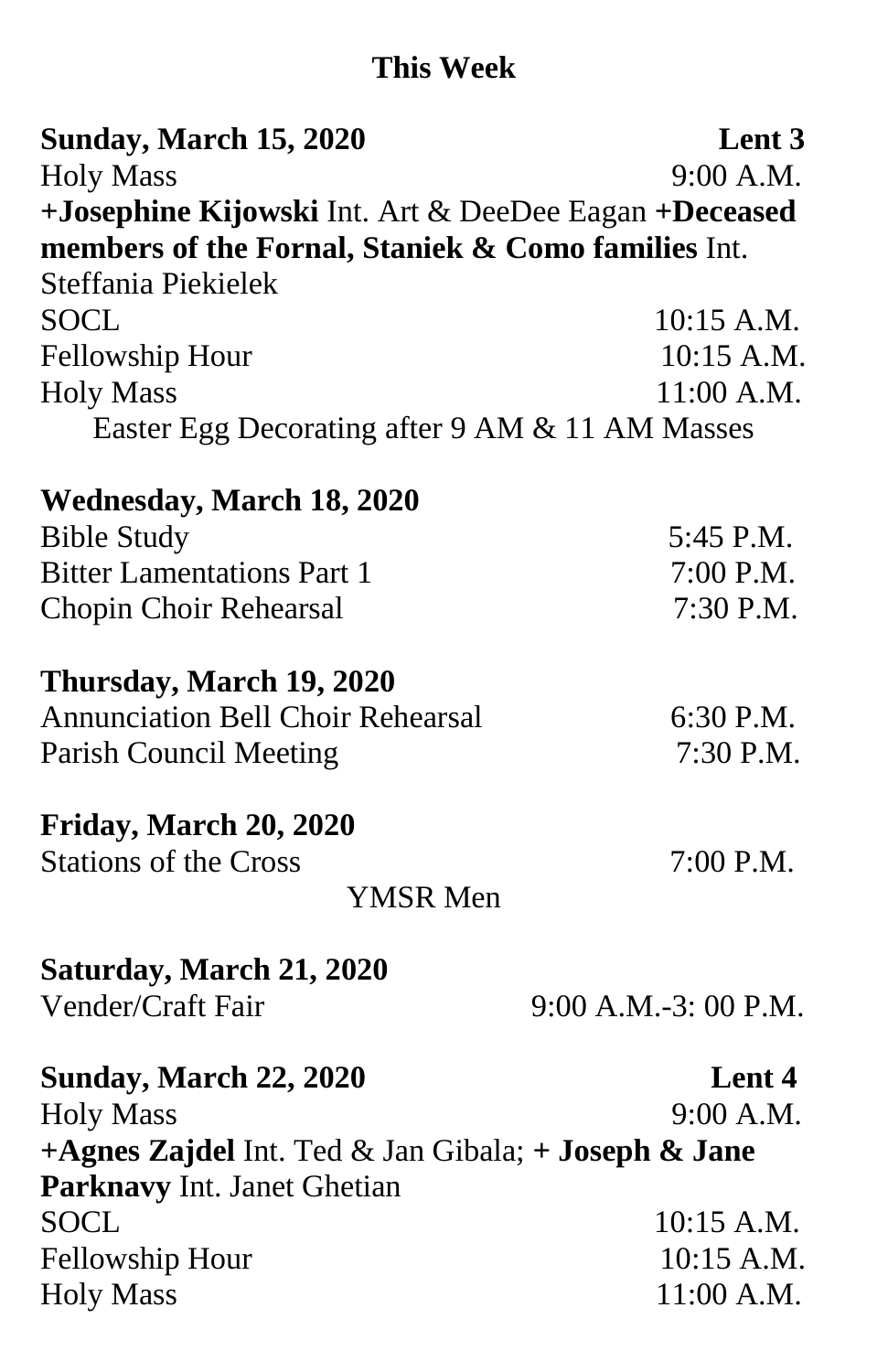

# **Next Saturday** \* Parish Hall \* 9 AM -3 PM Crafters-Vendors-Chinese Auction Kitchen: Wedding Soup, Haluski, Stuffed Cabbage Baked Goods *Hosted by Holy Family Youth Group Chinese Auction Baskets are displayed in the parish hall*

#### **Today's Sunday Ministry**

| 9:00 A.M.                            | $11:00$ A.M.             |
|--------------------------------------|--------------------------|
| Greeter: C. Trumpe                   | A. Fioravanti, H. Zaucha |
| Lectors: Yellow Team                 | B. Zaucha                |
| Ushers: D. Newcamp $\&$ B. Griffiths | J. Wagner                |

# **Next Sunday Ministries**

| 9:00 A.M.                        | $11:00$ A.M.             |
|----------------------------------|--------------------------|
| Greeter: M. Sleczkowski          | A. Fioravanti, H. Zaucha |
| Lectors: Red Team                | B. Zaucha                |
| Ushers: G. Jobes $&$ J. Lawrence | J. Wagner                |

*The youth are planning to make Easter Baskets for our shut-ins again this year. If you have a person in mind, that you would like to see receive a basket filled with Easter food, please contact Patty Bagshaw @ 412.953.5123. You will be responsible for the delivery.*

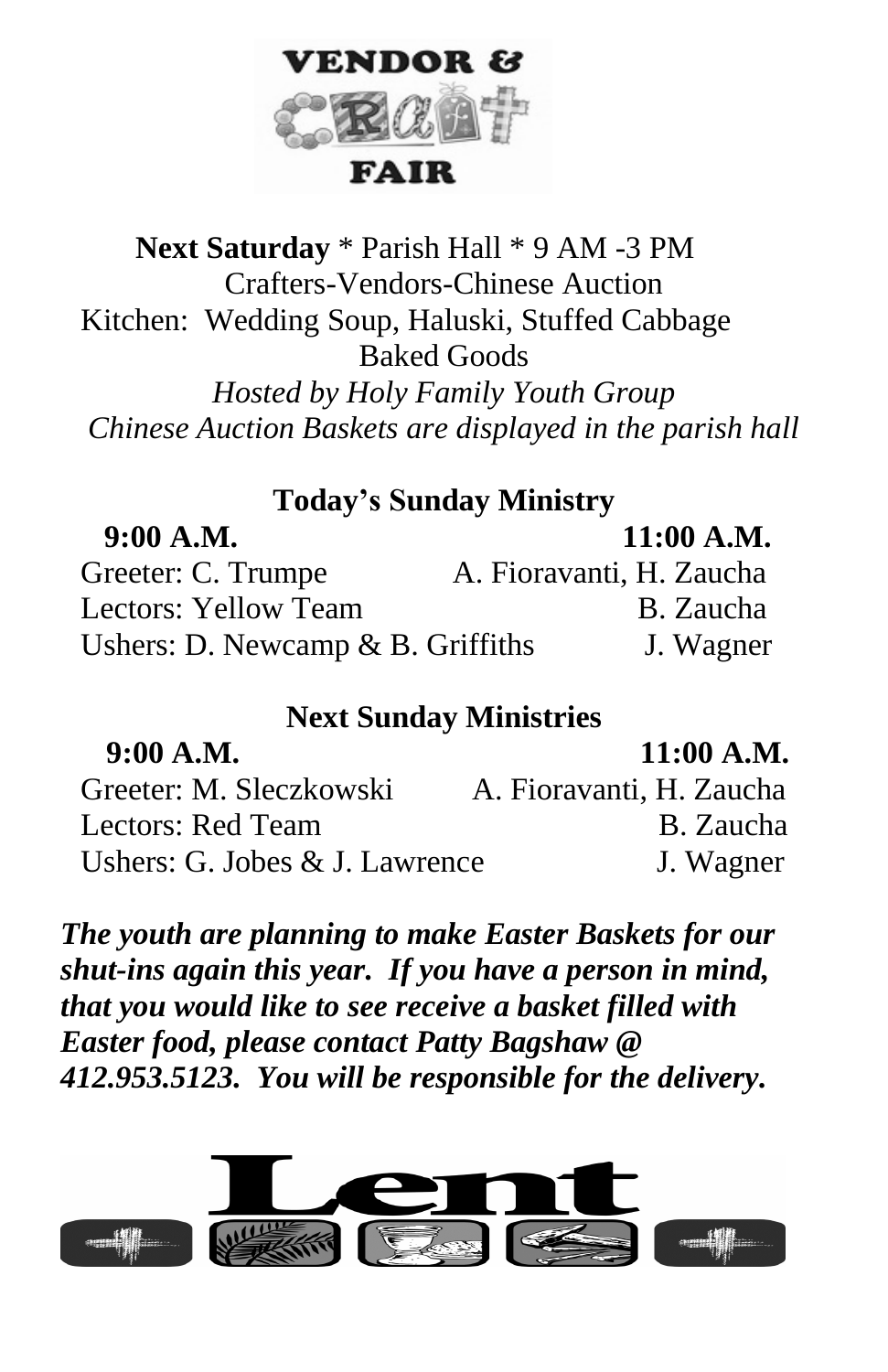#### SAMARITAN **SYCHAR JACOB** ï.  $\mathbf{T}$ H. ü s. B. Ä b Ñ E WELL **WOMAN JOSEPH** s. E L. L. E W ō M A N, **WATER DRINK** JEW Y E. W L. В L E. T. н E. **BUCKET** CATTLE **HUSBAND** A E  $\mathbf{c}$ w  $\circ$ Ë Ë Ű. P. T E A H. c Y E. T R И E. s. Ē. t. T. T. Á c H κ s. ò. H M. J. R ċ N ö. R. R D N A B s. U. н Ť. J. J. Ŝ. Y  $\mathbf{C}$ B s. Ä Ŕ ö Ä L D. Ė  $\mathsf{T}$ κ c Ù. В D c B.

# **Third Sunday in Lent Word Search**

# **Scheduled readers for the Station of the Cross**

March 20<sup>th</sup> YMSR. March 27<sup>th</sup> SAMBS.

April 3rd Acolytes, Sacristans, SOCL, Youth Club.



# **Easter Altar Flower Donations**

Don't forget to make your Easter Flower donations this year. Special memorial envelopes for Easter Flowers donations can be found in the Church Narthex. Please take one and fill out. Check can be made out to the

Holy Family SAMBS organization.

# **Homemade Chocolate Easter Egg Sale**

The SAMB Ladies have made various varieties of ½ lb. Milk Chocolate & Dark Chocolate Easter Eggs for sale. Price is \$10.00. Purchases can be made at the Vender & Craft Fair. Extra eggs will be sold after Masses.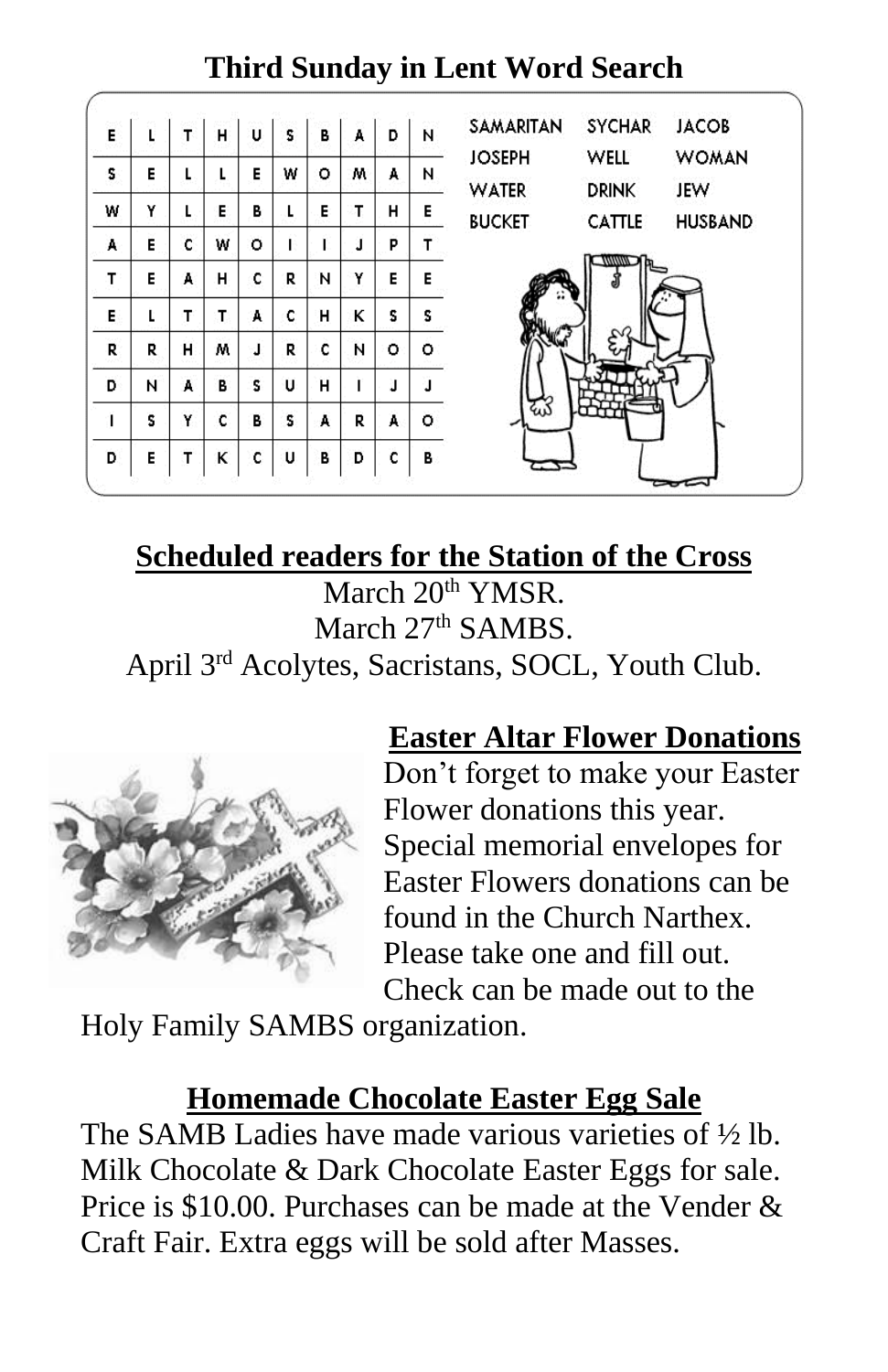#### **Parish Service Projects**

There are here ongoing community service projects going on this Lenten Season: **Witness Bags** filled with toiletries by the Youth; **Food Drive**: "Roll Away the Stone of Hunger" by PNU Branch 132 and **Clothing Drive** headed by Dave Kost to be distributed to the homeless. Choose the one that interests you as we reach out into our communities.

#### **2019 Fair Share**



For those who would like a copy of their 2019 Fair Share offerings for tax purposes, please contact Fr. Bruce @ 412.276.5562 or email bsleczkowski@aol.com

#### **Palm Sunday Breakfast and Easter Egg Hunt**

The annual Palm Sunday Breakfast will be held after the 9:00 A.M. Mass **(there is only one Mass scheduled on Palm Sunday)** Donation: Adult \$10.50, Child \$5.50. All SOCL/Youth Group children will be free. For catering purposes, reservations are requested by March 29<sup>th</sup>. Please call Rosemary Pociask @ 724.861.0759 or Jan Gibala @412.678.7347. Registrations will also be taken in the church Narthex after Masses. The Easter Bunny will be present for the children/teen Easter Egg Hunt. Patty Bagshaw and Angie Jobes will be coordinating the egg hunt this year.

#### **Easter Pisanki Decorating**

Today and on Sunday March 29th after both masses, we will be decorating Easter eggs. This is





free of charge and is open to the public. Bring your friends Everything will be provided, just bring a snack for yourself.